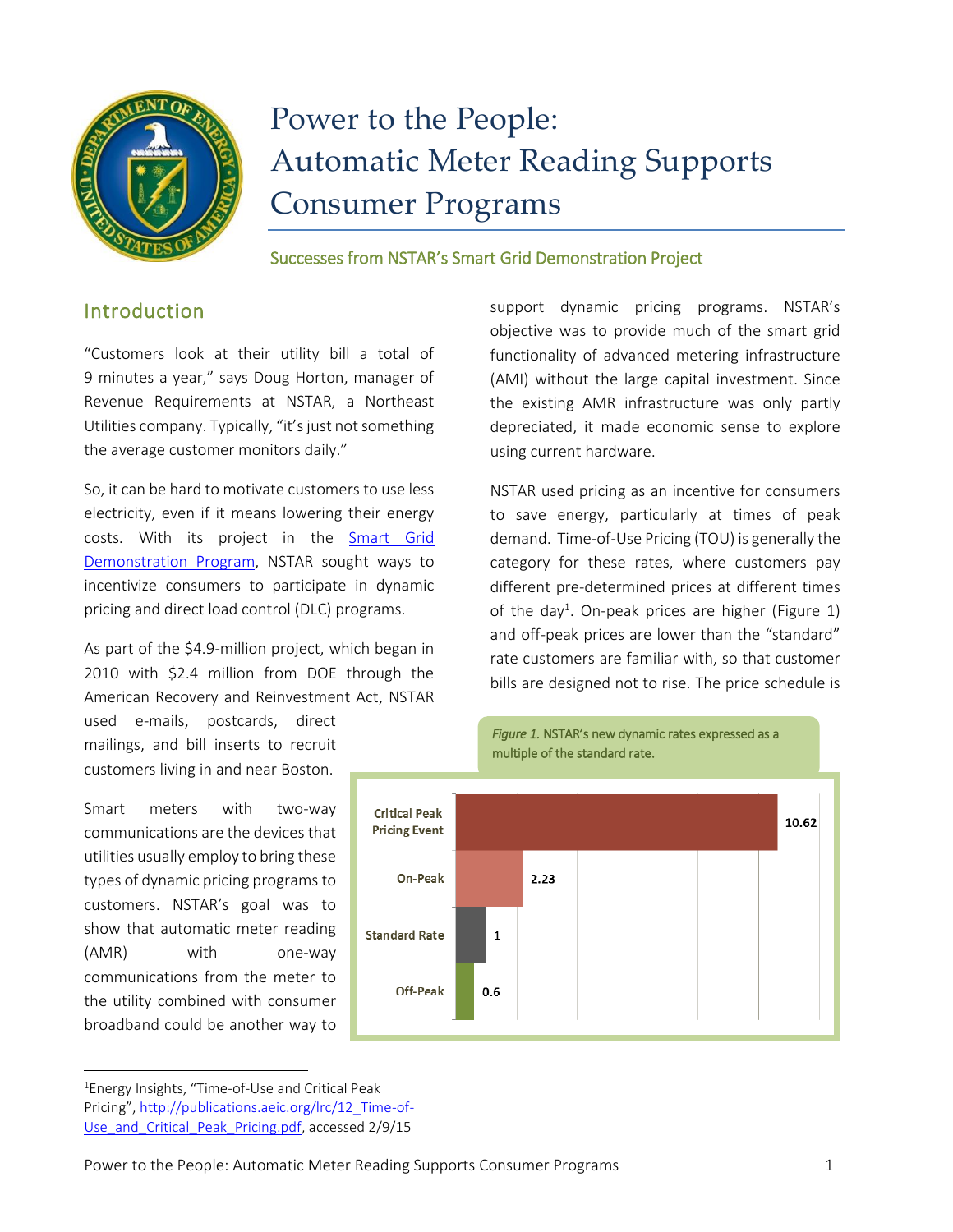based on the season, day of the week and time of day, except for emergency conditions in which case "critical peak" prices (CPP) are assessed for certain hours on event days, in NSTAR's case limited to a dozen times per year, during June 1 to September 30. CPP is usually thought of as a subset of TOU, but with higher prices due to emergency conditions. In NSTAR's case, CPP rates were established by 5 PM of the day before the emergency event. Peak time rebates along with lower off-peak rates can also be used as an incentive to save, and also make CPP and TOU more palatable. NSTAR tested TOU/CPP pricing by placing participants into one of four groups (Figure 2):

- 1. Enhanced Information: Customers pay the standard rate but have increased access to information about their electricity consumption and rates.
- 2. Peak Time Rebate: Customers pay the standard rate and receive a \$5 rebate for participating in "critical peak" events, which allows NSTAR to control their airconditioning load during the events.
- 3. Time-of-Use (TOU) Rate Plus Critical Peak Pricing (CPP)-With DLC: Customers pay



TOU and CPP rates, and they receive thermostats that allow NSTAR to control their air-conditioning load during the events.

4. TOU Rate Plus CPP—Without DLC: Customers pay TOU and CPP rates but do not receive thermostats.

NSTAR obtained data from the pilot project with slightly over 2,700 volunteer residential customers by leveraging its currently installed AMR technology. This was combined with customer's existing broadband connection and additional hardware and data services from a third party vendor to provide both near real time consumption information to the customer and a two-way communications capability.

Doing so was "orders of magnitude" cheaper than deploying AMI would have been, says Horton. "We were happy that the program actually demonstrated that [AMR technology] can be used for time-of-use and critical-peak-pricing programs, without spending a tremendous amount of capital." The project was successful in demonstrating the basic functionality of utilizing such an approach to leverage existing AMR in lieu of going to AMI. However, at the end of the pilot,

> NSTAR still identified the need to increase the data collection necessary to support a standalone TOU billing process in a potential future wider deployment. Also, how to effectively implement such an "AMR in lieu of AMI" approach for a significantly larger customer roll-out still needs to be investigated.

#### Conserving Energy

These pricing programs mimic those that NSTAR's commercial and industrial customers already participate in. "When we started the pilot, we were trying to see if residential customers could benefit from it,"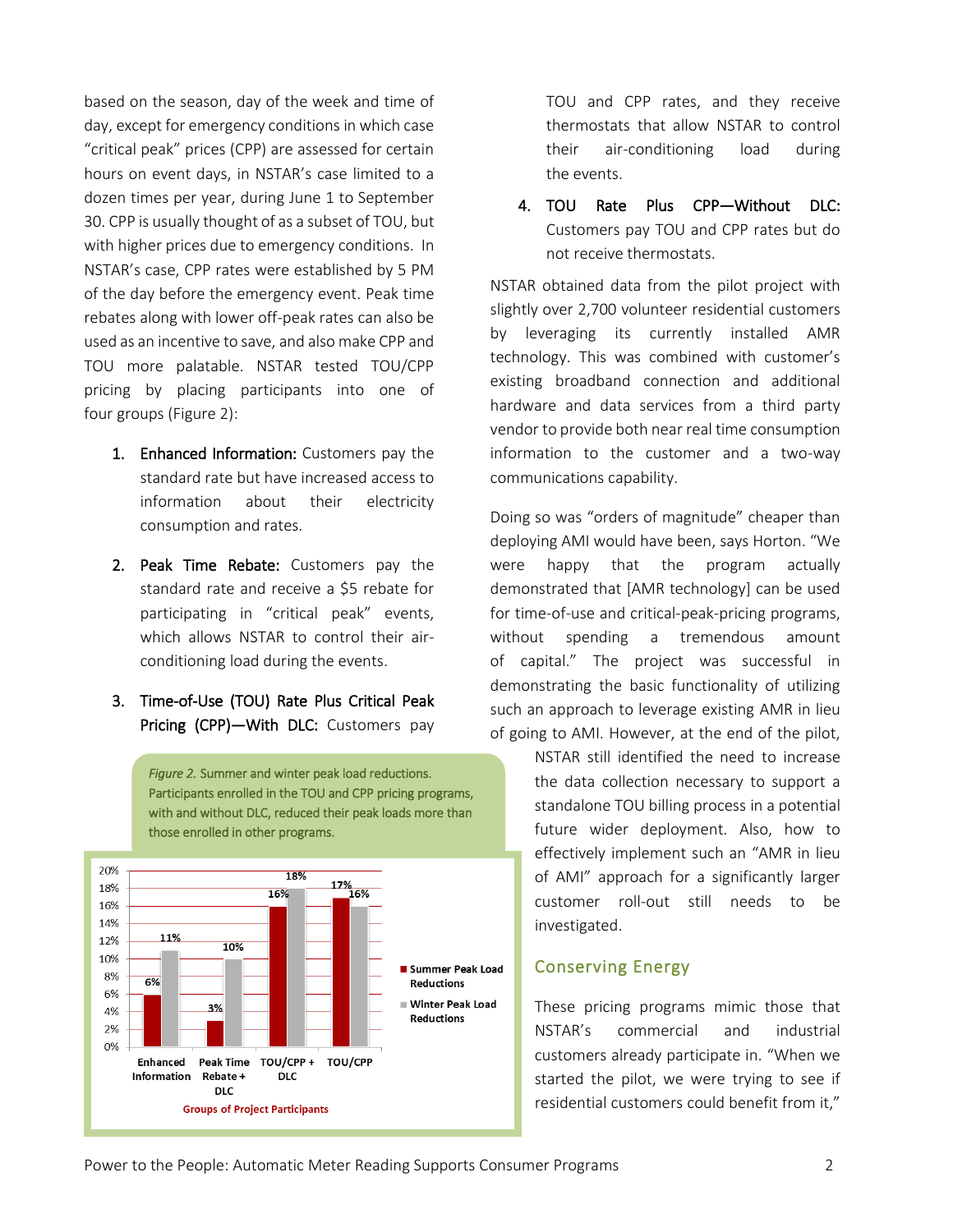says Horton. AMR with broadband functionally worked as a substitute for AMI. But primarily, only certain customers benefited, and by the end of the project, 43 percent of customers were no longer accessing and responding to the energy-use information they were provided. By understanding how Massachusetts customers behaved during the pilot, better solutions can be deployed in the future in the pilot region and nationwide. The customers who benefited most from the program were those who have more discretionary loads, which can more easily be adjusted to take advantage of TOU and CPP pricing structures. These loads are typically air conditioning, but they can also include dryers and dishwashers.

Based on data spanning 2012 and 2013, customers who paid the standard rate (taking into account those who both did and did not have DLC) reduced their peak load by about 8 percent. Customers who paid the TOU and CPP rates, however, reduced their peak load by double that amount (Figure 1). Customers enrolled in the DLC program saw load reductions of 20 percent when NSTAR instituted a critical event and took temporary control of their programmable communicating thermostats, while customers who paid the TOU and CPP rates but *did not* have DLC reduced their consumption by 9 percent during such events. Finally, customers on the TOU and CPP rates averaged approximately a

> *Figure3.* Average Bill Impacts (\$) by pricing program. Participants enrolled in the TOU and CPP pricing programs, with and without DLC, reduced their annual electric bills.



4 percent bill reduction, in contrast to customers enrolled in the enhanced-information and peaktime-rebate programs, whose bills increased. The enhanced-information group's bills increased 0.3 percent, consistent with an increase in usage of 0.3 percent, while the peak-time-rebate group saw bills increase by 0.6 percent with an increase in usage of 2.5 percent. A summary of average annual bill impacts is shown in Figure 3. Although interesting, these bill increases were determined by NSTAR to be statistically insignificant, given the size of the pilot program.

#### Engaging Customers

But sustaining customers' motivation to change their routines in this way—to throw in a load of laundry at a new, off-peak time—is difficult. "That was one of the challenges when we initially proposed the project—how to keep customers engaged over time," says Anil Rabari, NSTAR's manager of Communication Engineering. To accomplish this, NSTAR sent out emails and newsletters to remind customers of the benefits of energy conservation. They also focused on devices that customers would rarely, if ever, have to think about. These devices included programmable communicating thermostats (PCTs), home-area networks, and in-home displays. Customers in the DLC programs, for example, could let NSTAR reset

their PCT during critical events. They only had to take action if they wanted to override those energy-saving settings. Horton describes this technology as "set it and forget it. The more you can make it like that, the higher the likelihood of success."

DLC customers usually did "forget it", allowing the utility program to operate as designed. The vast majority of participants opted out of four or fewer of the 15 critical events that NSTAR declared (Figure 4). On average, only 11 percent of customers who were at home during a critical event found the temperature change to be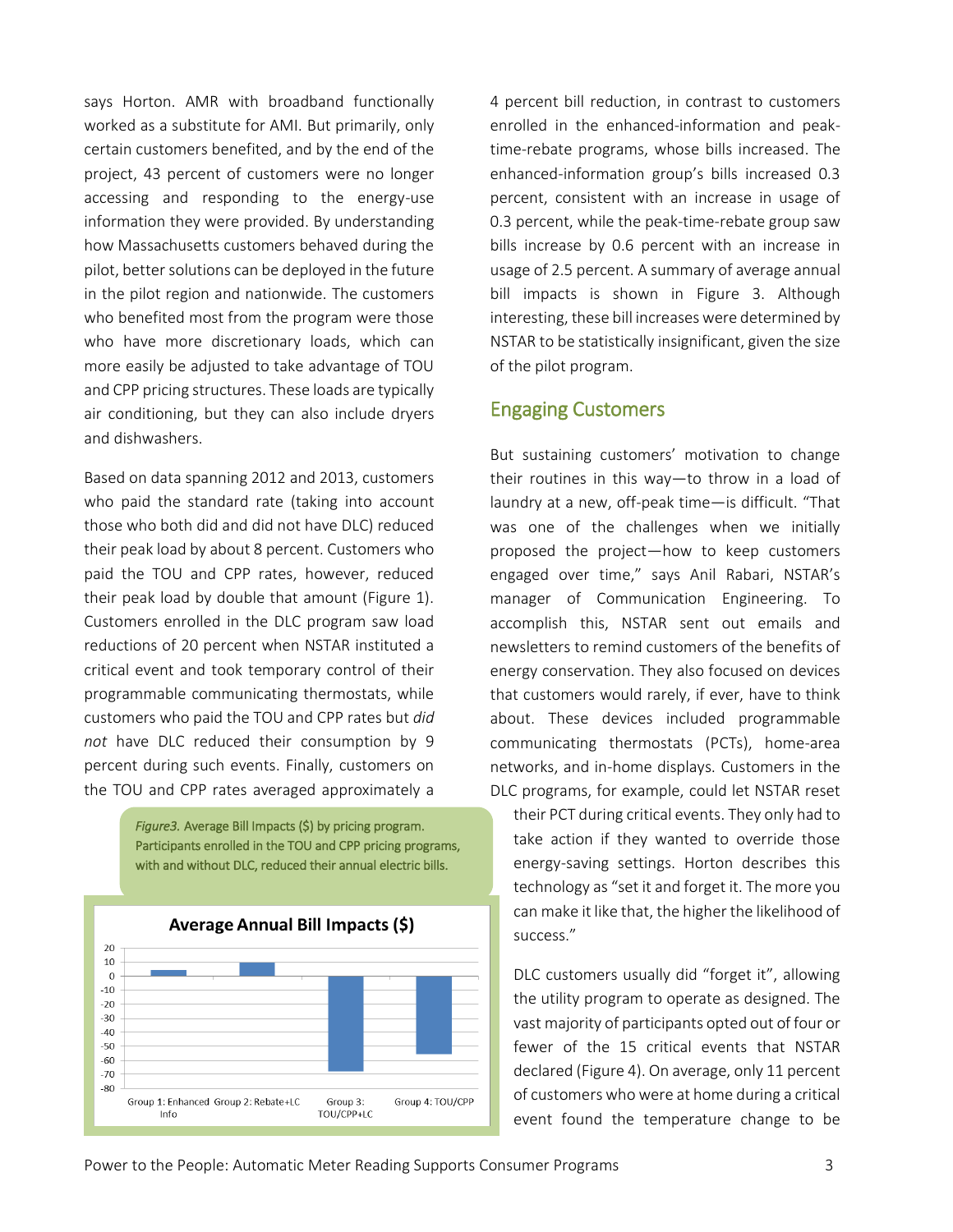significantly uncomfortable, according to NSTAR's surveys. In contrast, 44 percent were made only somewhat uncomfortable—or not at all—and roughly the same number didn't even notice the change.

Customers also responded favorably to TOU and CPP rates. The rates were structured so that peak use cost twice as much as usual (in comparison to the standard rate) and use during critical events cost 10 times as much.

"I thought there would be more dissatisfaction with the critical peak pricing rate, but it actually seemed that [customers] embraced that," says Horton. "Those who were in the program liked that they could see the difference in prices during different times of day."

Rabari was likewise surprised. He "thought people would be startled" by the CPP rate. NSTAR intentionally made the CPP rate high so that customers would have a compelling reason to take action. And, given that TOU and CPP customers' load reductions matched NSTAR's expectations, the price incentive worked as designed.

### Lessons Learned

Indeed, DLC worked in ways that were consistent with past utility experiences. NSTAR had hoped, though, that smart grid

technology could expand the pool of willing customers. This was not the case. Some insights gained from this project were that DLC cannot be scaled up to all customers without ironing out technical problems and inconveniences, and that incentives for consumers must be relatively high. The pilot project suggests that more customers will stay with the program if they get the AMR data on their home energy portal consistently and in any easy-to-use fashion.

Furthermore, keeping customers who initially were enthusiastic about the program to continue reducing their peak energy use was difficult. The peak periods occurred on every non-holiday weekday. Among participants, interest in the program waned as the project neared its end (as evidenced by declining energy impacts and reduced use of in-home displays, for instance). And, over the course of the project, 43 percent of participants stopped actively participating. NSTAR also gathered data on customers who did not volunteer to participate when contacted. These customers were unlikely to be persuaded, with half saying there was nothing NSTAR could do to convince them to sign up.



Horton puts it this way: "We had customers at the end of the pilot who were still raving about the experience they had, and we had other customers who were apathetic." For that reason, NSTAR concludes that teasing AMI-like features out of AMR may only be worthwhile if the initiative targets customers who will most reliably and dramatically reduce their energy use. Specifically, this kind of initiative would target customers with relatively large discretionary and controllable loads such as central air conditioning or pool pumps.